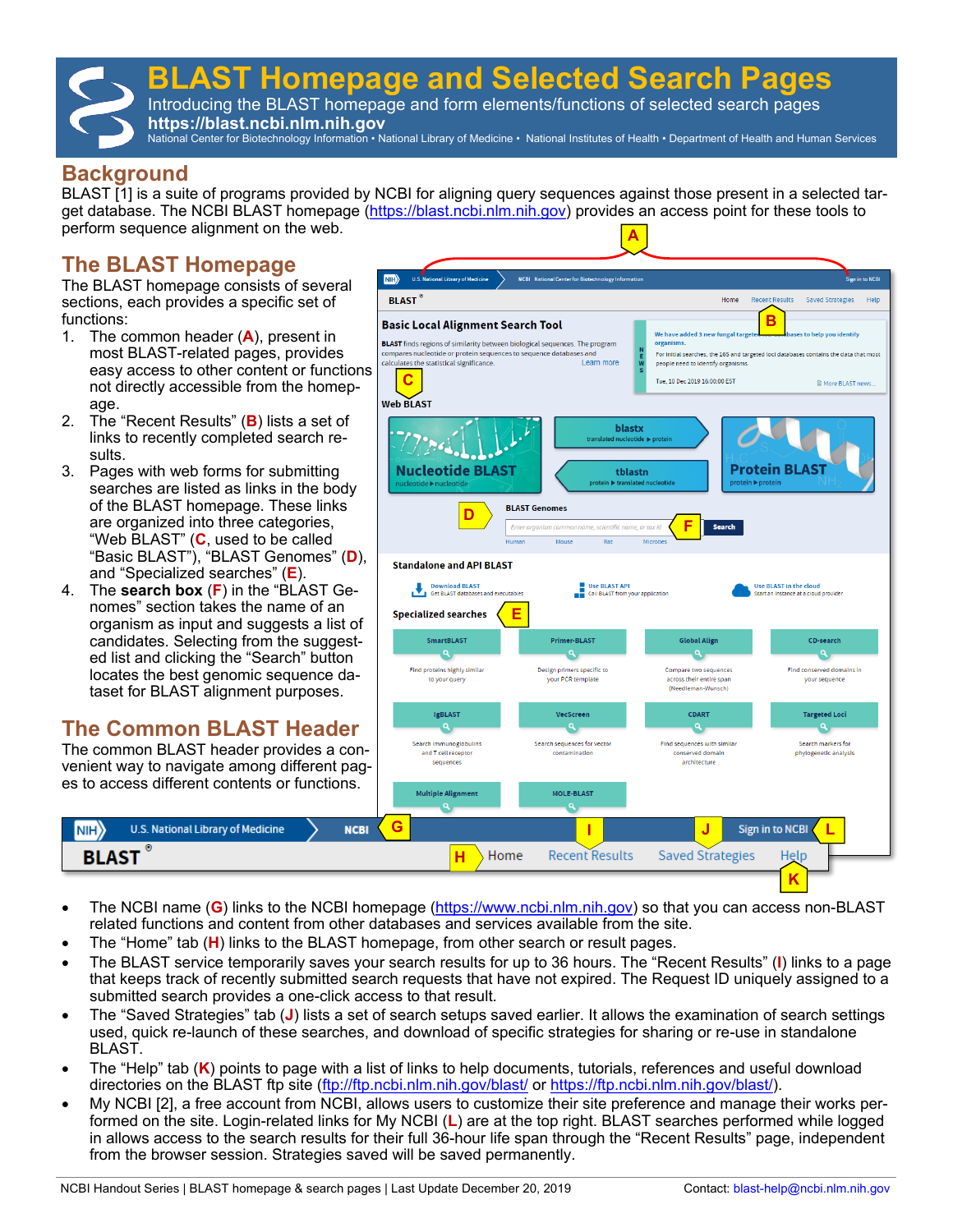# **The Recent Results Page**

BLAST search results are available for up to 36 hours. The "Recent Results" tab displays a list of recently submitted search requests that have not expired. The list is session-specific and will be lost if session cookie is cleared upon browser exit. For this reason, it is recommended that BLAST searches be done with an active login to a My NCBI account such as the one shown below, with the My NCBI login indicated by an insert at the upper right (**A**). Each result is given as a row in the table, with the identifier in the Request ID (RID) column (**B**) providing an one-click access to the search result. The program, Title and Database columns (**C**) combine to provide a summary for a specific search. Database restriction applied are indicated by "more …" and the popup upon hover (**D**). The "save", "download" and the red "X" (**E**) allow saving the search strategy, downloading the search strategy, and removing the search from the list.

|                       | ັ                         |               |         | --<br>ີ      | ັ້                                                       |         | ີ               |                                                       |                         |                 |      |
|-----------------------|---------------------------|---------------|---------|--------------|----------------------------------------------------------|---------|-----------------|-------------------------------------------------------|-------------------------|-----------------|------|
| <b>BLAST®</b>         |                           |               |         |              |                                                          |         | Home            | <b>Recent Results</b>                                 | <b>Saved Strategies</b> |                 | Help |
|                       |                           |               |         |              | Available BLAST jobs more                                |         |                 |                                                       |                         |                 |      |
| Lookup BLAST Job      |                           |               |         |              |                                                          |         |                 |                                                       |                         |                 |      |
| Request ID:           |                           |               | Go      |              |                                                          |         |                 | ttao_phd                                              | <b>My NCBI</b>          | <b>Sign Out</b> |      |
|                       | Your Available BLAST jobs |               |         | С            |                                                          |         |                 |                                                       |                         | Е               |      |
| (Click headers to sor | hns)                      |               |         |              |                                                          |         |                 |                                                       |                         |                 |      |
| <b>Submitted at</b>   | <b>Request ID</b>         | <b>Status</b> | Program | <b>Title</b> |                                                          | Qlength | <b>Database</b> | <b>Expires</b> at                                     |                         |                 |      |
| 04-29 14:47           | J7B29939015               | Running       | blastn  |              | (5) - qb AE011191.1 :c53891-52221 Bacillus anthracis     | 1671    | wgs more        | 05-01 02:47                                           | save                    | download        |      |
| 04-29 14:34           | J7AAAGV2014               | Running       | blastn  |              | AE011191:Bacillus anthracis str. A2012 plasmid           | 94829   | nr              | 05-01 02:34                                           | save                    | download        |      |
| 04-29 14:30           | J7A2XERU014               | Done          | blastx  |              | (4) - qb AE011191.1 :c53891-52221 Bacillus anthracis     | 1671    | refseq proto    | Included:<br>hr/>Firmicutes (taxid: 1239)<br><br>hr/> |                         |                 |      |
| 04-29 14:30           | J7A235EX015               | Done          | blastx  |              | (3) - gblAE011191.1:c53891-52221 Bacillus anthracis 1671 |         | swissprot       | 05-01 02:30                                           | save                    | download        | ×    |

The input box (**F**) above the table is for retrieving other results using their assigned RIDs, such as those shared among colleagues, used as teaching or demonstration examples, or those with issues encountered and reported to NCBI's blast -help group. The formatting options table is no longer available with the switch to updated BLAST results page.

# **The Saved Strategies Page**

The "Saved Strategies" tab (right) displays a list of search strategies you saved earlier. The first four columns (**J**) provide a summary of the search settings for each saved entry. The "view" button (**K**) loads the settings in a search page, while

the "download" link (**L**) saves the settings in an ASN.1 formatted text file for use with standalone BLAST or reloading on the web services using the "Choose File" and "View" button (**M**), a useful way to share settings.

| <b>BLAST®</b>   |                                         | M                                                       |                                                                                                                        | Home | <b>Recent Results</b> | <b>Saved Strategies</b> | <b>Help</b> |
|-----------------|-----------------------------------------|---------------------------------------------------------|------------------------------------------------------------------------------------------------------------------------|------|-----------------------|-------------------------|-------------|
|                 |                                         |                                                         | Saved Search Strategies more                                                                                           |      |                       |                         |             |
|                 | <b>Upload Search Strategy</b>           |                                                         |                                                                                                                        |      |                       |                         |             |
|                 | Upload file: Choose File No file chosen | View                                                    |                                                                                                                        |      |                       |                         |             |
|                 | <b>Your Saved Search Strategies</b>     | IJ                                                      |                                                                                                                        |      |                       |                         |             |
|                 | (Click headers to sort columns).        |                                                         |                                                                                                                        |      |                       |                         |             |
| Program Created |                                         | <b>Title</b>                                            | <b>Database</b>                                                                                                        |      |                       |                         |             |
|                 |                                         | megablast 2016-03-16 15:09:26 emblf12345  (327 letters) | refseg ma                                                                                                              |      |                       | view download           |             |
|                 |                                         |                                                         | megablast 2016-02-23 16:22:40 NC 000913:Escherichia coli str. K-12  WGS VDB://BBBB01 WGS VDB://CCCC01 WGS VDB://CCXL01 |      |                       | view download           |             |
| tblastn         |                                         | 2013-10-22 09:52:23 (2) - splp12234 (362 letters)       | est                                                                                                                    |      |                       | view download           |             |

# **Functions of BLAST Search Pages**

There are five BLAST search pages, each performs a specific type of sequence alignment. These pages are the foundation for the NCBI BLAST service and will be described in more detail. Table 1 below summarizes key aspects of pages. These pages access a set of common databases, a summary of the contents for these databases are given in Table 2.

| Table 1. Key features of the BLAST search pages in the "Basic BLAST" category |  |  |
|-------------------------------------------------------------------------------|--|--|
|                                                                               |  |  |

| Search page         | <b>Query &amp; database</b>             | <b>Alignment</b> | <b>Programs &amp; functions</b> (default program in bold)                                                                                                                                                                                                                                                                                                                                                                                                |
|---------------------|-----------------------------------------|------------------|----------------------------------------------------------------------------------------------------------------------------------------------------------------------------------------------------------------------------------------------------------------------------------------------------------------------------------------------------------------------------------------------------------------------------------------------------------|
| nucleotide<br>blast | nucleotide vs nucleotide                | Nucleotide       | megablast: for sequence identification, intra-species comparison<br>discontiguous megablast: for cross-species comparison, searching with coding sequences<br>blastn: for searching with shorter queries, cross-species comparison                                                                                                                                                                                                                       |
| protein blast       | Protein vs protein                      | protein          | <b>blastp:</b> general sequence identification and similarity searches<br>Quick BLASTP: with a kmer match to accelerate search speed for very similar proteins<br>DELTA-BLAST [3] : protein similarity search with higher sensitivity than blastp<br>PSI-BLAST: iterative search for position-specific score matrix (PSSM) to identify distant<br>relatives for a protein family<br>PHI-BLAST: protein alignment with input pattern as anchor/constraint |
| blastx              | nucleotide (tr) vs protein              | protein          | blastx: for identifying potential protein products encoded by a nucleotide query                                                                                                                                                                                                                                                                                                                                                                         |
| tblastn             | protein vs nucleotide (tr)              | protein          | tblastn: for identifying database sequences encoding proteins similar to the query                                                                                                                                                                                                                                                                                                                                                                       |
| tblastx             | nucleotide (tr) vs nucleo-<br>tide (tr) | protein          | tblastx: for identifying nucleotide sequences similar to the query based on their coding<br>potential                                                                                                                                                                                                                                                                                                                                                    |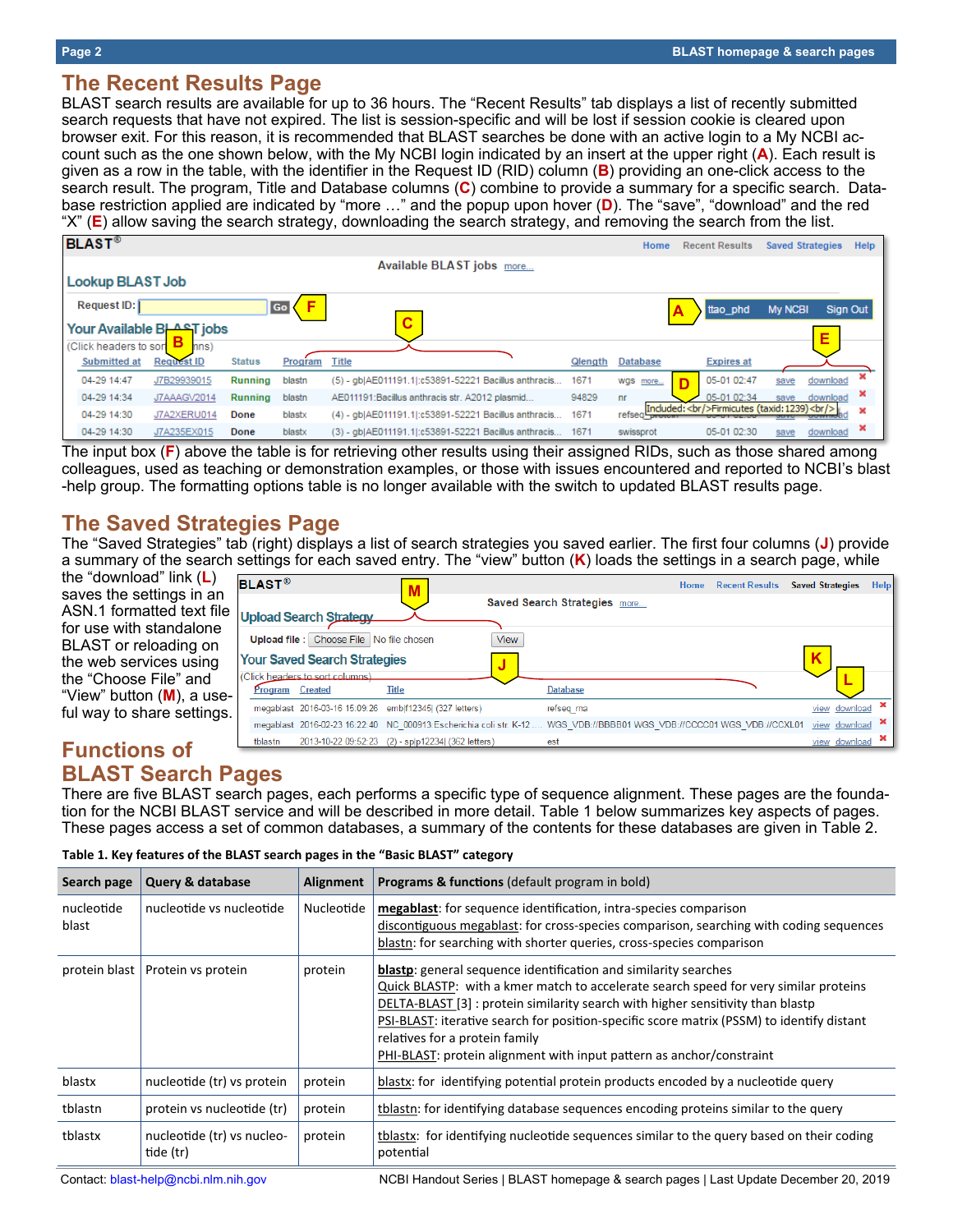# **Functions of BLAST Search Pages (cont.)**

Table 2 describes the contents of the standard set of databases, which will help you select the proper database to setup more efficient searches.

#### **Table 2. Contents of the common BLAST sequence databases**

| <b>Nucl. Database</b>               | Content                                                                                                                                                                                                                                                                                                                            |
|-------------------------------------|------------------------------------------------------------------------------------------------------------------------------------------------------------------------------------------------------------------------------------------------------------------------------------------------------------------------------------|
| nt (default)                        | All GenBank + EMBL + DDBJ + PDB sequences, excluding sequences from PAT, EST, STS, GSS, WGS, TSA and phase 0, 1 or 2<br>HTGS sequences. Non-redundant, records with identical sequences collapsed into a single entry.                                                                                                             |
| rRNA/ITS data-<br>bases             | A collection of four databases: a 16S Microbial rRNA sequences from NCBI's Targeted Loci Projects, an 18S and a 26S RNA rRNA<br>dataabses for fungi, plus an ITS database for fungi.                                                                                                                                               |
| refseq_rna                          | Curated (NM_, NR_) plus predicted (XM_, XR_) sequences from NCBI Reference Sequence Project.                                                                                                                                                                                                                                       |
| refseq<br>representative<br>genomes | NCBI RefSeq Reference and Representative genomes across broad taxonomy groups including eukaryotes, bacteria, archaea,<br>viruses and viroids. These genomes are among the best quality genomes available with minimum redundancy - one genome<br>per species for eukaryotes and diverse isolates for the same species for others. |
| Refseq genome                       | This database contains NCBI RefSeq genomes across all taxonomy groups. It contains only the top-level sequences, i.e. the<br>longest sequences representing any given part of the genomes, to reduce redundancy.                                                                                                                   |
| wgs                                 | Assemblies of Whole Genome Shotgun sequences.                                                                                                                                                                                                                                                                                      |
| est                                 | Database of GenBank + EMBL + DDBJ sequences from EST division                                                                                                                                                                                                                                                                      |
| Human G+T                           | The genomic sequences plus curated and predicted RNAs from the current build of the human genome.                                                                                                                                                                                                                                  |
| Mouse G+T                           | The genomic sequences plus curated and predicted RNAs from the current build of the mouse genome.                                                                                                                                                                                                                                  |
| est                                 | Database of GenBank + EMBL + DDBJ sequences from EST division                                                                                                                                                                                                                                                                      |
| <b>TSA</b>                          | Transcriptome Shotgun Assemblies, assembled from RNA-seq SRA data                                                                                                                                                                                                                                                                  |
| <b>SRA</b>                          | Nextgen sequences from NCBI's Sequence Read Archive (SRA), limit to specific subset required.                                                                                                                                                                                                                                      |
| <b>HTGS</b>                         | Unfinished High Throughput Genomic Sequences; Sequences: phases 0, 1 and 2.                                                                                                                                                                                                                                                        |
| pat                                 | Nucleotides from the Patent division of GenBank.                                                                                                                                                                                                                                                                                   |
| pdb                                 | Nucleotide sequences from the 3-dimensional structure records from Protein Data Bank.                                                                                                                                                                                                                                              |
| refseq_genomic                      | All genomic sequences from NCBI Reference Sequence Project, highly redundant.                                                                                                                                                                                                                                                      |
| <b>Prot. Database</b>               | <b>Content</b>                                                                                                                                                                                                                                                                                                                     |
| nr (default)                        | Non-redundant GenBank CDS translations + RefSeq + PDB + SwissProt + PIR + PRF, excluding those in PAT, TSA, and env nr.                                                                                                                                                                                                            |
| refseq_protein                      | Protein sequences from NCBI Reference Sequence project.                                                                                                                                                                                                                                                                            |
| Landmark                            | The landmark database includes proteomes from representative genomes spanning a wide taxonomic range                                                                                                                                                                                                                               |
| swissprot                           | Last major release of the UniProtKB/SWISS-PROT protein sequence database (no incremental updates).                                                                                                                                                                                                                                 |
| pat                                 | Proteins from the Patent division of GenBank.                                                                                                                                                                                                                                                                                      |
| pdb                                 | Protein sequences from the 3-dimensional structure records from the Protein Data Bank.                                                                                                                                                                                                                                             |
| env_nr                              | Protein sequences translated from the CDS annotation of metagenomic nucleotide sequences.                                                                                                                                                                                                                                          |
| tsa nr                              | Protein sequences translated from CDSs annotated on transcriptome shotgun assemblies.                                                                                                                                                                                                                                              |

# **Elements of the Standard Nucleotide BLAST Search Page**

NCBI/BLAST/blastn suite blastn blastp blastx

**Enter Query Sequence** 

The "nucleotide-blast" link loads the "Standard Nucleotide BLAST" search page. The top of the page (below the common BLAST header) contains a breadcrumb indicating the page position in the site hierarchy (**A**), the page title, a set of tabs

tblastx

**A**

for quick navigation among the five core BLAST search pages (**B**), plus links to set the page back to default and to bookmark a search page with customized settings (**C**). The default display of the page contains three sections with the functions described below.

#### **Enter Query Sequence**

The main input box (**D**) takes nucleotide query sequences in various formats, such as accession

| (NM 000249) or FASTA [4] For a single input, "Query                                                       |
|-----------------------------------------------------------------------------------------------------------|
| subrange" boxes $(E)$ define a segment of the query to use in                                             |
| the search. Use the "Choose File" button $(F)$ to upload a plain                                          |
| text file with one or more sequences in FASTA format. The                                                 |
| $\#$ A Here $\#$ is a second position of $\#$ also able to $(\bigcap_{n=1}^{\infty}$ also a set that $\#$ |

Enter accession number(s), gi(s), or FASTA sequence(s) @ Clear Query subrange @ **C D**From **E** To Or, upload file **F** Choose File No file chosen  $\overline{\mathbf{Q}}$ **Job Title G** or your BLAST search Enter a descri  $\overline{\triangledown}$  Align two or more sequences  $\odot$ □ Align two or more sequences **● Enter Subject Sequence** Subject subrange Enter accession number, gi, or FASTA sequence From I To<sup>[</sup> Or, upload file Choose File No file chosen  $\ddot{\Omega}$ 

**B**<br>BLASTN programs search nucleotide databases using a nucleotide query. more...

**Standard Nucleotide BLAST** 

"*Align two or more sequences*" checkbox (**G**) changes the "Choose Search Set" sections below to "Enter Subject Sequence" to allow comparison of query against those in the subject input box.

Reset page Bookn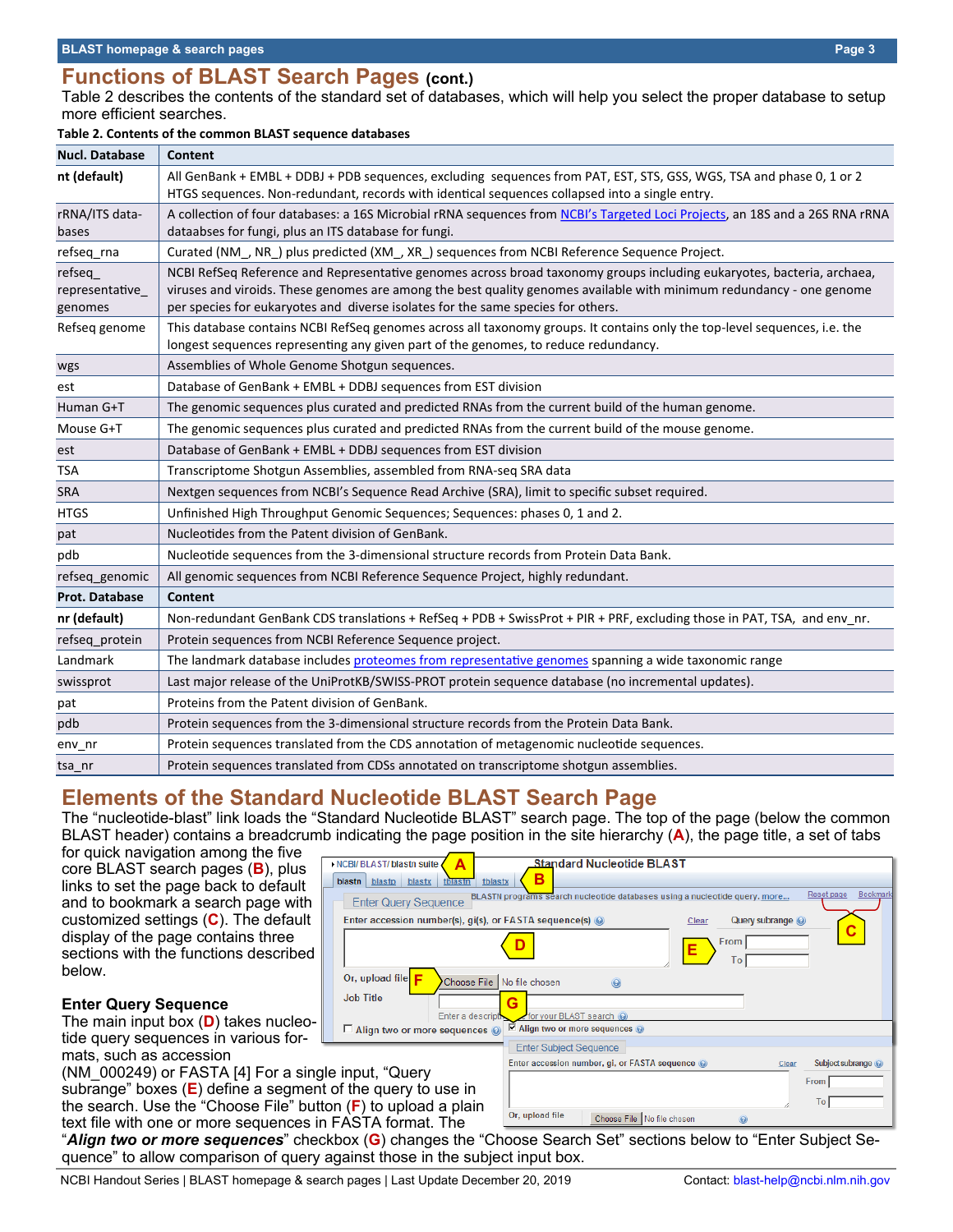# **Elements of the Standard Nucleotide BLAST Search Page (cont.) Choose Search Set**

Database

**Choose Search Set** 

BLAST database can be selected from the standard list using the pull-down menu (**A**). A search can be restricted to a subset of entries in the selected database by typing the name of the species, strains, or taxonomic group in the "Organism" textbox and selecting from the suggested list (**B**). The exclusion box to the right removes sequences from the selected organism during the search. Clicking the "+" button adds extra input boxes for broader

organism selection. Sequences with low information content can be excluded using the checkboxes below (**C**). For certain databases, entering custom queries in the "Entrez Query" textbox (**D**) restricts a search to entries satisfying the specified criteria. For example, entering "biomol\_mrna[prop] AND 500:1000[slen]" will restrict a search to mRNA entries 500 to 1000 bases long.

#### **Program Selection**

Three programs (**E** and Table 1 in p.2) with different speed and sensitivity are available for nucleotide vs nucleotide searches. The default megablast is better for certain tasks, such as identifying the input query and searching with large genomic query; discontiguous megablast works better

in finding related sequences from other species; while blastn works better for short input queries and identifying short matches, it also works better for cross-species searches than megablast.

**F**

**BLAST** 

**+Algorithm parameters** 

Program Selectio **Optimize for** 

**G**

Clicking the "BLAST" button (**F**) submits the search to BLAST server for processing. Results will be automatically displayed when completed. "Algorithm parameters" link (**G**) opens a normally collapsed section allowing access to additional parameter settings.

#### **General Parameters**

Parameters in this section specify the search sensitivity. The "Max target sequences" (**H**) sets the maximum database sequences with matches BLAST saves for a given query. The checked "Short queries" checkbox (**I**) allows BLAST to automatically optimize

settings for queries 30 bases/residues or shorter. The "Expect threshold" (**J**) filters out matches that are less significant, with Expect value above the setting. The "Word size" (**K**) set the size of the initial seed match, smaller settings are more sensitive. The "Max matches in a query range" (**L**) limits the matches saved to a given region of the query (such as from repeats) so matches to other region of the query can be reported. The default setting of "0" means no limit.

#### **Scoring Parameters**

Parameters here also affect the search sensitivity. The "Match/Mismatch Scores" (**F**) specifies the reward assigned to exact match and penalty assigned to a mismatch. The "Gap Costs" (**G**) field specifies how gaps introduced in the alignment should be penalized. For megablast, the default is linear, no penalty for opening a gap, while extending a gap assumes a linear penalty proportional to the length of the gap. For both parameters, non-default settings can be selected using the pull-down menu.



| )n<br>C Highly similar sequences (megablast)<br>O More dissimilar sequences (discontiguous megablast)<br>C Somewhat similar sequences (blastn)<br>Choose a BLAST algorithm (O) |  |
|--------------------------------------------------------------------------------------------------------------------------------------------------------------------------------|--|
|                                                                                                                                                                                |  |
| Search database Nucleotide collection (nr/nt) using Megablast (Optimize for highly similar sequences<br>Show results in a new window                                           |  |

| <b>Mqorithm parameters</b>             |                                                                                         |
|----------------------------------------|-----------------------------------------------------------------------------------------|
| <b>General Parameters</b>              |                                                                                         |
|                                        |                                                                                         |
| Max target<br>sequences                | н<br>100<br>Select the maximum number of aligned sequences to display $\Theta$          |
| <b>Short queries</b>                   | $\blacksquare$ Automatically adjust parameters for short input sequences $\blacksquare$ |
| <b>Expect threshold</b>                | 10<br>€                                                                                 |
| Word size                              | K.<br>28                                                                                |
| Max matches in a<br>query range        | Iо<br>$\circledcirc$                                                                    |
| <b>Scoring Parameters</b>              |                                                                                         |
| <b>Match/Mismatch</b><br><b>Scores</b> | $1, -2$ $\blacktriangleright$<br>F                                                      |
| <b>Gap Costs</b>                       | G<br>Linear                                                                             |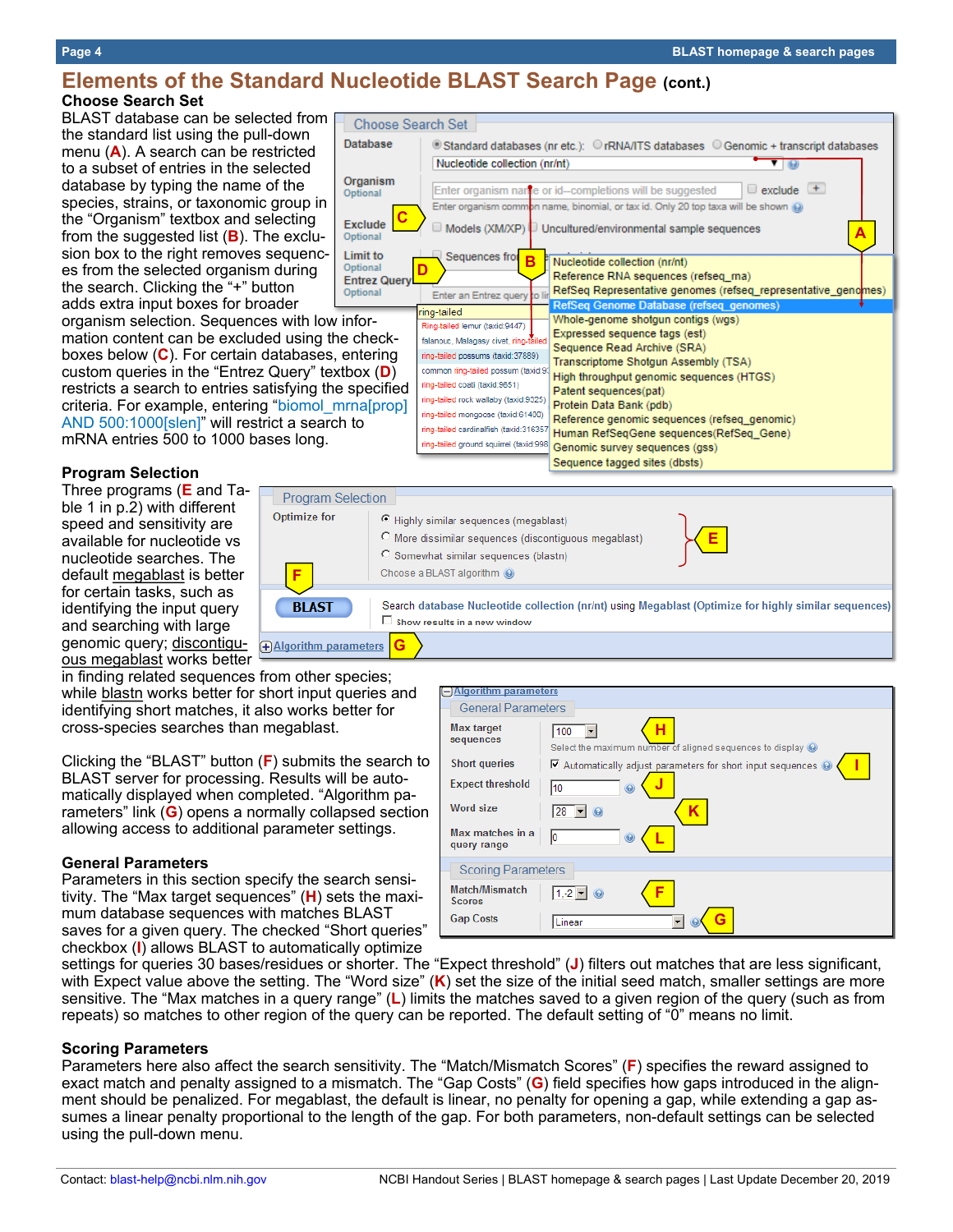### **Elements of the Standard Nucleotide BLAST Search Page (cont.) Filters and Masking**

Parameters here specify whether low complexity sequences and organism-specific repeats should be filtered (**H**), and whether to filter only at the initial seed match stage (**B**, Mask for lookup table only) or during alignment extension as well. Lower case letters in the FASTA query

(provided as a mixed upper and lower case letters, representing custom features) can also be masked.

Make sure species-specific repeats for the source organism is selected when searching with genomic sequences to help avoid spurious hits from repeats overwhelming the BLAST search leading to search errors.

# **Elements of the Standard Protein BLAST Search Page**

The "protein-blast" link in the "Basic BLAST" links to the "Standard Protein BLAST" search page. The top of this page has the same tab and links found in the "Standard Nucleotide BLAST" search page (pg. 4) that provide the same functions. The default page display contains three sections with the functions described below.

**Program Selection** 

**Algorithm** 

#### **Enter Query Sequence**

Refer to the description for "Standard Nucleotide BLAST" (pg.4) for details. Checking "Align two or more sequences" will remove the "Program Selection" section to add subject input box for direct comparison of sequences in the query and subject input box. Only blastp program is available for that.

#### **Choose Search Set**

Most of the components are similar to the "Standard Nucleotide BLAST" page (pg.4). The main difference is that the database pull-down menu has a smaller list of protein databases (**D**). Entrez query box is no longer available due to database switching to version 5 [5].

#### **Program Selection**

Four different programs (**E** and Table 1 on p. 2) are available to satisfy various search The Quick BLASTP is for faster scan for very similar matches. The default blastp is a general purpose protein alignment program for identifying a sequence or finding others similar to it. PSI-BLAST is for finding more distant relatives through custom PSSM construction. PHI-BLAST does protein alignment with a pattern in the query as a constraint. DELTA-BLAST is a more

sensitive search using conserved domain matches the query to build a PSSM for the match evaluation. More complex searches may require adjustment of other search settings listed under the "Algorithm parameters" link (**F**), which is organized in a similar manner to that for the "Standard Nucleotide BLAST."

**F**

ightharpooner blast blast (protein BLAST)

Choose a BLAST algorithm @

Show results in a new window

O Quick BLASTP (Accelerated protein-protein BLAST) New

O DELTA-BLAST (Domain Enhanced Lookup Time Accelerated BLAST)

Search database Non-redundant protein sequences (nr) using Blastp (protein-protein BLAST)

O PSI-BLAST (Position-Specific Iterated BLAST) O PHI-BLAST (Pattern Hit Initiated BLAST)

• **General Parameters:** This section is the same as that in the "Standard Nucleotide BLAST" (pg. 4).

**BLAST** 

**+** Algorithm parameters

- **Scoring Parameters:** Eight score matrices from two families are supported (**G**). The default BLOSUM62 is the best general purpose matrix. For short queries, PAM30 is often selected. Each matrix has its own set of supported gap penalties under the Gap Costs menu (**H**). Protein alignment scores can be adjusted to account for biases in composition using options under the "Compositional adjustments" (**I**).
- **Filters and Masking:** Parameters here specify whether low complexity should be filtered and only at the seed lookup stage

(**J**). Lower case letters in the FASTA query (in a mixed upper and lower case letters format, representing custom features) should also be masked (**K**). These settings are generally not needed when compositional adjustments are used.

#### Non-redundant protein sequences (nr) Non-redundant protein sequences (nr) Reference proteins (refseq\_protein) Model Organisms (landmar UniProtKB/Swiss-Prot(swissprot) Patented protein sequences(pat) Protein Data Bank proteins(pdb) **D** Metagenomic proteins(env nr)



Transcriptome Shotgun Assembly proteins (tsa\_nr)

**E**

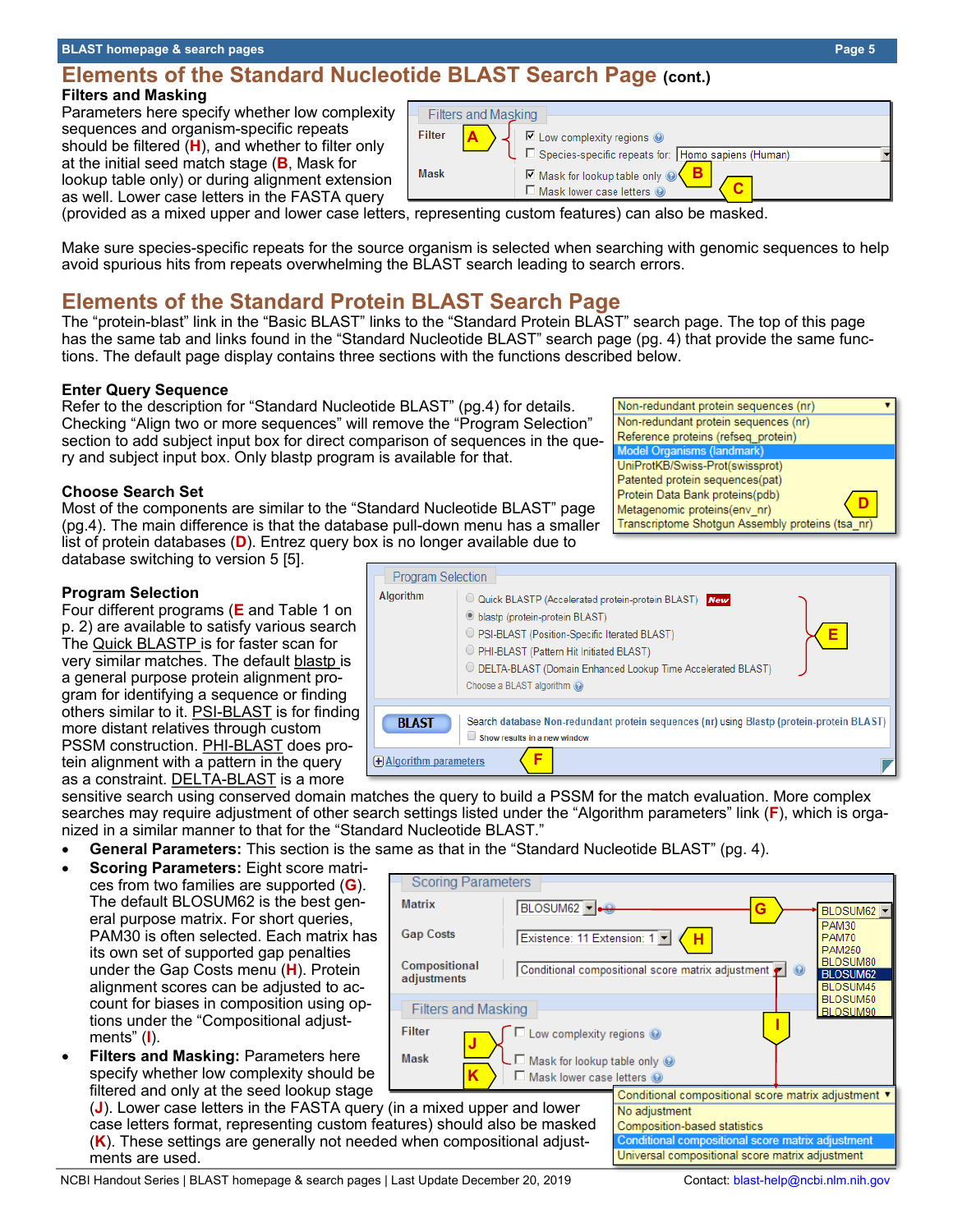# **Items Unique to Translated Search Pages**

The page layout for translated BLAST search pages is the same as "Standard Protein BLAST." However, they do contain a few program-specific parameters. Or, upload file Choose File | No file chosen

- **Translated blastx search:** In the "Enter Query Sequence" section, a "Genetic code" field (**A**) is present under the "Choose File" button specify the codon table used in the translation of the input nucleotide query. Choose a code appropriate for the source of the query sequence. The remaining sections are the same as the "Standard Protein BLAST" page.
- **Translated tblastn search:** The page layout is the same as the "Standard Protein BLAST" search page. The key difference is that the Database field lists available nucleotide databases instead.
- **Translated tblastx search:** The layout differences are the presence of the "Genetic code" field (**A**) similar to the blastx page. The databases listed under the Database pulldown menu are the nucleotide databases. Note, the "Enter Query Sequence" takes nucleotide queries.

Human

# **Other Search Pages**

**Page link name Functions**

BLAST search pages under the "BLAST Genomes" category (**B**) differ from these under the "Basic BLAST" category only in the databases they access. The link names clearly indicate the source organism of the database the

search will target. Most will be custom pages generated upon user input (**C**) with the best available genome dataset for the input target organism.

**Table 3. Function of Specialized BLAST pages not following the standard layout**

The "Specialized BLAST" category contains different types of search pages, designed for specific tasks. Table 3 below summarizes the functions these pages provide.

| Primer-BLAST [6, 7]              | Designing primers using the primer3 algorithm and checking their template specificity using BLAST against selected<br>sequence collection                                                                        |
|----------------------------------|------------------------------------------------------------------------------------------------------------------------------------------------------------------------------------------------------------------|
| SmartBLAST [8]                   | SmartBLAST processes your protein query to present a concise summary of the five best protein matches from well-<br>studied reference species in the landmark database.                                          |
| IgBLAST [9]                      | Searching immunoglobin or T cell receptor sequences against germline databases for annotation of the input immu-<br>noglobulin sequences                                                                         |
| VecScreen                        | Screening input nucleotide sequences against a library of known vector and other artificial sequences to identify con-<br>taminations                                                                            |
| CD-search [10]                   | Searching an protein sequence against a database of curated domains for functional analysis. This search is per-<br>formed for all protein-blast requests.                                                       |
| <b>CDART</b>                     | Identifying conserved domains present in the input protein sequence followed by finding other sequences containing<br>these identified domains                                                                   |
| Multiple Alignment [11]          | Using Constraint Based Protein Multiple Alignment Tool (COBALT) to align multiple protein sequences with search<br>link available in all protein BLAST result pages                                              |
| Global Align                     | NCBI's implementation of the Needleman-Wunch global pair-wise alignment tool for nucleotide or protein queries                                                                                                   |
| MOLE-BLAST                       | Identifying neighbors for input nucleotide sequences from selected target database (using BLAST), and then cluster<br>the collection according to their sequence similarities using multiple alignment (MUSCLE). |
| <b>Targeted Loci</b>             | Search against curated nucleotide sequences from bacterial and archaeal 16S rRNA, or fungal 18S, 28S, and ITS for<br>species identification need                                                                 |
| Align two or more se-<br>quences | A common type of need that is not a listed entry. Use a relevant Web BLAST page and activate the mode by checking<br>the "align two or more sequences" checkbox.                                                 |

#### Bacteria and Archaea (11) Alternative Yeast Nuclear (12) Ascidian Mitochondrial (13) Flatworm Mitochondrial (14) Blepharisma Macronuclear (15) **B BLAST Genomes** Enter organism common name, scientific name, or tax id **Search C** Mouse Rat Microbes zebra f zebra fish (Danio rerio) (taxid:7955)

**Genetic code A** Standard (1) Standard (1) **Job Title** Vertebrate Mitochondrial (2) Yeast Mitochondrial (3) Mold Mitochondrial: ... (4) Invertebrate Mitochondrial (5)

# zebra finch (taxid:59729) Pogonoculius zebra Fowler, 1938 (taxid:150319) Zebra finch circovirus (taxid: 1642515)

zebra fish (taxid:215408)

zebra fish (Girella zebra) (taxid:215408)

Ciliate Nuclear; ... (6) Echinoderm Mitochondrial (9) Euplotid Nuclear (10)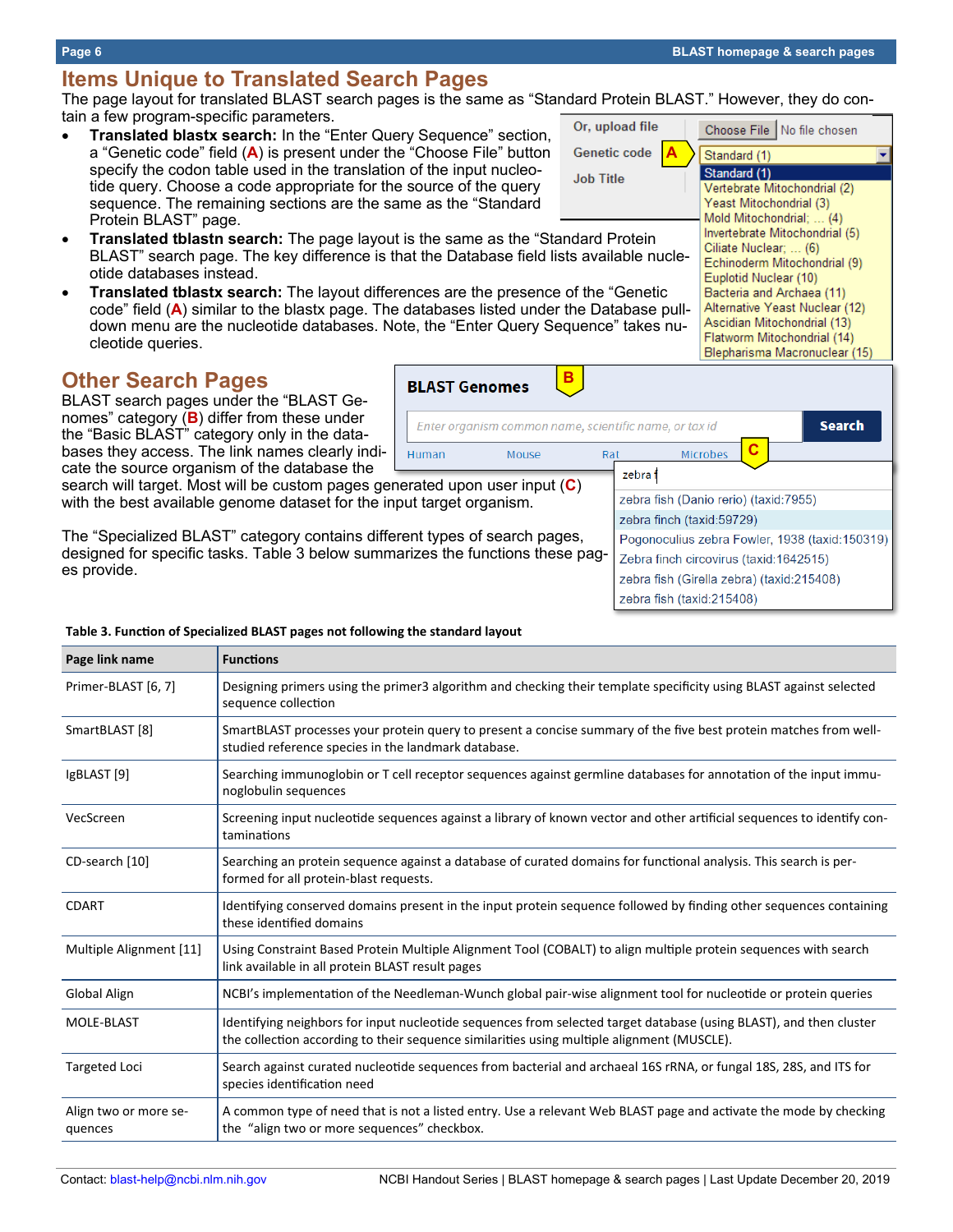# **Ways to Access NCBI Web BLAST Services**

In addition to web browser, BLAST services described above, with the exception for those listed in Table 3, can also be accessed using the "-remote" option in different standalone BLAST+ programs, or the RESTful BLAST service (*QBlast* or BLAST URLAPI). Features of these venues are summarized in Table 5 below. Available BLAST database can be obtained using the Entrez Programming Utilities [12] by querying the blastdbinfo database as described in a blog post [13].

#### **Table 4. Features of available methods to access NCBI web BLAST services**

| Venue                                                                                                                                           | <b>Features</b>                                                                                                                                                                                                                                                                                                                                                                                                                                                                                                    |
|-------------------------------------------------------------------------------------------------------------------------------------------------|--------------------------------------------------------------------------------------------------------------------------------------------------------------------------------------------------------------------------------------------------------------------------------------------------------------------------------------------------------------------------------------------------------------------------------------------------------------------------------------------------------------------|
| Web browser                                                                                                                                     | Intuitive: graphical user interfaces and result presentation<br>Convenience: ease of searching with single or small batch of query sequences<br>Speed: fast turnaround from the distributed computing system (splitd)<br>Versatility: available option enables searching against custom sequences<br>Job Limitation: Not meant for high throughput searches with limit on CPU time to ensure fair public access<br>Data partition: Access to different database requires different search pages                    |
| Standalone BLAST+ (-remote<br>option) [14,15]                                                                                                   | Comprehensive: more options available than on the Web for customizing and fine tuning the search<br>Batch processing: search with large query sequences by submitting then in smaller batches automatically<br>Less manual intervention: option for saving output in various formats<br>Workflow incorporation: input and output can be integrated in custom workflow<br>Extra requirements: installing standalone BLAST+ package and configuring it properly                                                      |
| RESTful BLAST (QBlast,<br>BLAST URLAPI) [16]                                                                                                    | Comprehensive: more available options to customize and fine tune the search than the Web<br>Batch processing: search with large query sequences possible through batching<br>Workflow incorporation: input and output can be integrated in custom workflow<br>Extra requirements: efficient usage requires scripting/programming for requesting URL construction and result<br>checking                                                                                                                            |
| blastn_vdb & tblastn_vdb<br>Program similar to their<br>counterparts from<br>standalone blast+ that are<br>included in the SRAToolkit<br>$[17]$ | Similar to their BLAST+ counterparts, but access SRR, WGS, and TSA files stored in vcb format.<br>Comprehensive: more options available than on the Web for customizing and fine tuning the search<br>Built-in client function: automatically downloads the data file to blast.<br>Less manual intervention: option for saving output in various formats<br>Workflow incorporation: input and output can be integrated in custom workflow<br>Extra requirements: installing SRAToolkit and configuring it properly |

# **Setting NCBI BLAST Searches Locally**

NCBI also makes the BLAST programs available as standalone packages for local installation.

The blast+ packages for common flatforms are available from the following FTP directory: <https://ftp.ncbi.nlm.nih.gov/blast/executables/LATEST/>

The package also contains utilities for downloading the standard set of BLAST databases (through **update\_blastdb.pl**), in preformatted form from the BLAST db ftp directory ([https://ftp.ncbi.nlm.nih.gov/blast/db/\),](https://ftp.ncbi.nlm.nih.gov/blast/db/) and for extracting sequences from those databases (**blastdbcmd**).

To handle datasets stored in vdb format initially adopted by the NCBI SRA database, blastn\_vdb and tblastn\_vdb are made available. These two programs can access SRA, WGS, and TSA sequence data stored in vdb format natively as databases, making the FASTA dumpling and blast database formatting unnecessary. Install the sratoolkit to gain access to these tools:

<https://trace.ncbi.nlm.nih.gov/Traces/sra/sra.cgi?view=software>

Magic-blast, a read aligner from NCBI BLAST group, can also access reads from SRA directly as input query. See: <https://ftp.ncbi.nlm.nih.gov/blast/executables/magicblast/>

Specialized BLAST are generally not available for local setup, with the exception of IgBLAST: <https://ftp.ncbi.nlm.nih.gov/blast/executables/igblast/release/>

Processing of large datasets generated by nextgen sequencing technology often requires large computational setup in the cloud. NCBI makes BLAST+ package available as a Docker image. Refer to this page for more details: [https://blast.ncbi.nlm.nih.gov/Blast.cgi?CMD=Web&PAGE\\_TYPE=BlastDocs&DOC\\_TYPE=CloudBlast](https://blast.ncbi.nlm.nih.gov/Blast.cgi?CMD=Web&PAGE_TYPE=BlastDocs&DOC_TYPE=CloudBlast)